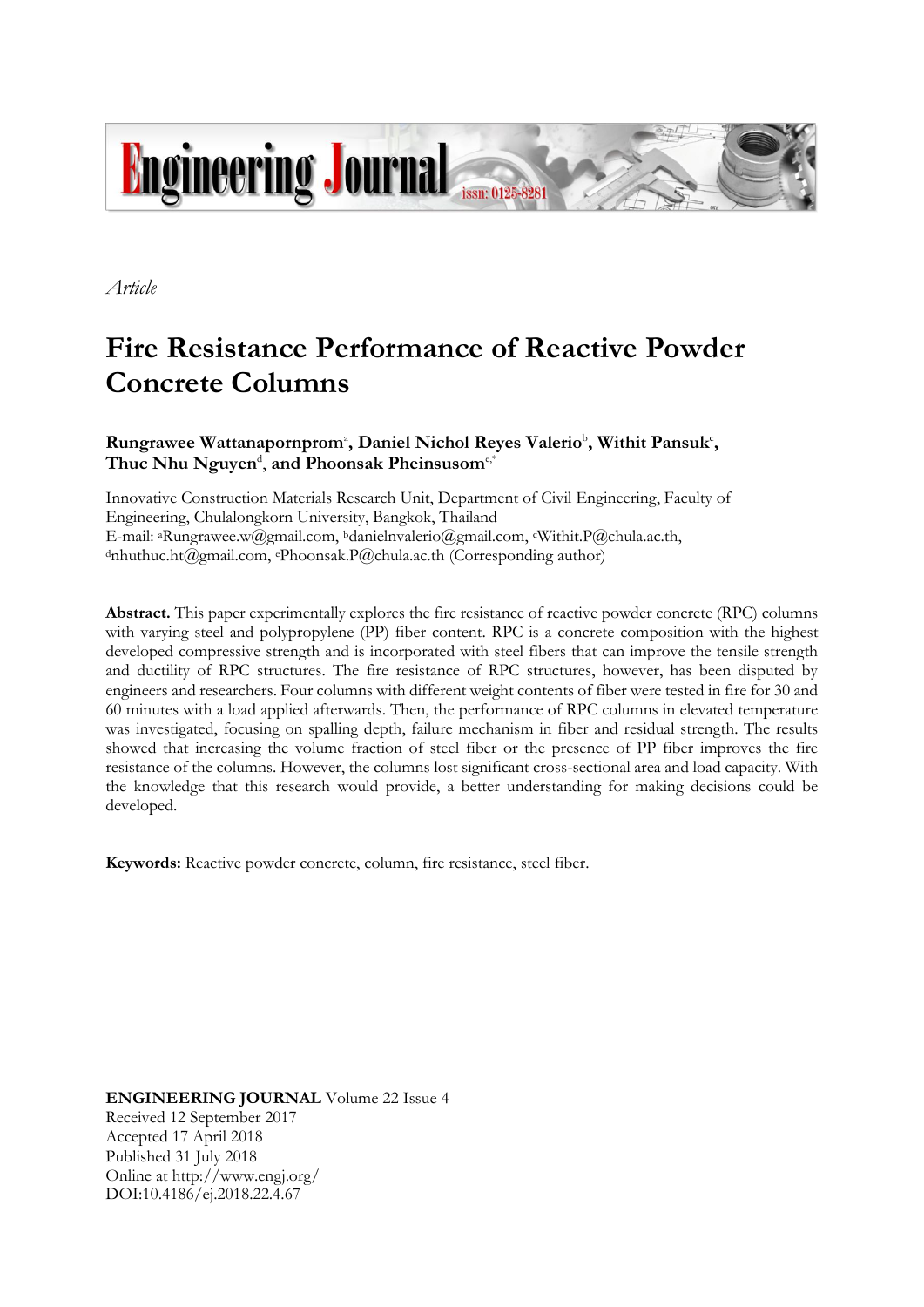## **1. Introduction**

High performance concrete is now commonly used in high-rise structures and is becoming increasingly popular as a result of promising research, whereas high strength concrete is associated with compression, which is more pronounced in columns. In recent construction, the utilization of high strength concrete is increasing due to its low permeability and improved durability [1]. However, the demand for high strength structures always has a drawback in fire resistance. There have been series of studies that explain the performance of high performance concrete under fire scenarios on both the material and structural levels [2- 10]. Collectively, it was revealed that the higher the strength obtained in the mixture is, the lower the fire resistance of the composition. High performance compositions of concrete tend to be denser and more prone to failure in high temperature due to their high brittleness. High performance concrete exhibits more serious deterioration, such as spalling and cracking, than normal strength concrete [11].

Reactive powder concrete (RPC), a form of ultra-high performance concrete that can reach 200 to 800 MPa of compressive strength, is one of the newer innovations in the concrete industry [12]. It is composed of a highly controlled composition of materials that include Portland cement, silica fume, sand, quartz, superplasticizers and possibly steel fibers and steel aggregates [13]. RPC has been achieved based on a microstructural engineering concept by introducing silica components and eliminating coarse aggregate. Incorporation of steel fibers can improve the strength and ductility of high performance concrete columns. The addition of steel fibers to a high performance concrete matrix was found to be beneficial for enhancing the fire endurance of columns providing a post-cracking state in which the steel fibers form interlocking surfaces [14]. Autoclaving has beneficial effects on the RPC properties. It develops a denser microstructure that results in higher mechanical properties. However, there have been very limited studies conducted regarding RPC at elevated temperatures [15]. The fire performance of RPC would be lower than normal strength concrete (NSC) due to its dense microstructure that prevents pressure release from the core of the concrete [16]. However, incorporation of steel and polypropylene fibers yields better fire resistance based on previous research [1, 4, 17]. The effect of autoclave curing enhances the mechanical properties of RPC columns [18], which would result in improved mechanical properties but lower fire resistance. With the integration of steel and PP fibers in the mixture, the fire performance would improve [16]. In its limited research state, it is important to further study the material at its structural level for better understanding of the utilization and confidence in use. In this work, experimental assessment of RPC columns under fire exposure was conducted. In addition, steel and polypropylene (PP) fiber was used with varying amount to investigate their effects on the fire resistance.

## **2. Experimental Program**

## **2.1. Material Mix-Design and Specimens**

The RPC mix design used in this study was based on preliminary phase results which were conducted in order to understand the behavior of the concrete in its fresh state. The basis for the deviations of the mix proportions were made due to the differences in the materials used and workability issues. The mix design used in the study is shown in Table 1.

A number of trial mixes were cast and tested to obtain the most appropriate mixture of RPC for the criteria of strength and workability given the available materials. In this stage, parameters such as steel fiber content, water content, superplasticizer content and curing duration were varied to find the reasonable RPC mix.

The water binder ratio was w/b = 25 %, and the admixture binder ratio was ad/b = 2 %. The steel fiber volume ratios of these columns varied between values of 0.5 and 1.5 %, while the content of polypropylene (PP) fibers varied between percentages of 0 and 0.1 %. The proportion of sand in the mixture was changed relative to the corresponding steel fibers and PP fibers volume ratio. The type of steel fibers used in this study was Dramix OL 5D, with a length of 60 mm and a diameter of 0.90 mm. The fibers have a tensile strength of 2300 MPa and a modulus of elasticity of 210 GPa. PP fibers have a length of 19 mm, density of 0.9 g/cm<sup>3</sup> and 410 MPa in tensile strength.

Five RPC columns of dimension 200 mm<sup>2</sup> and 1250 mm in height were designed based on the American Concrete Institute (ACI) design [19] and the limitations of the testing equipment. Four columns (named as Col-B, Col-C, Col-E, Col-D) with adding steel and PP fibers was casted for fire test, and one control column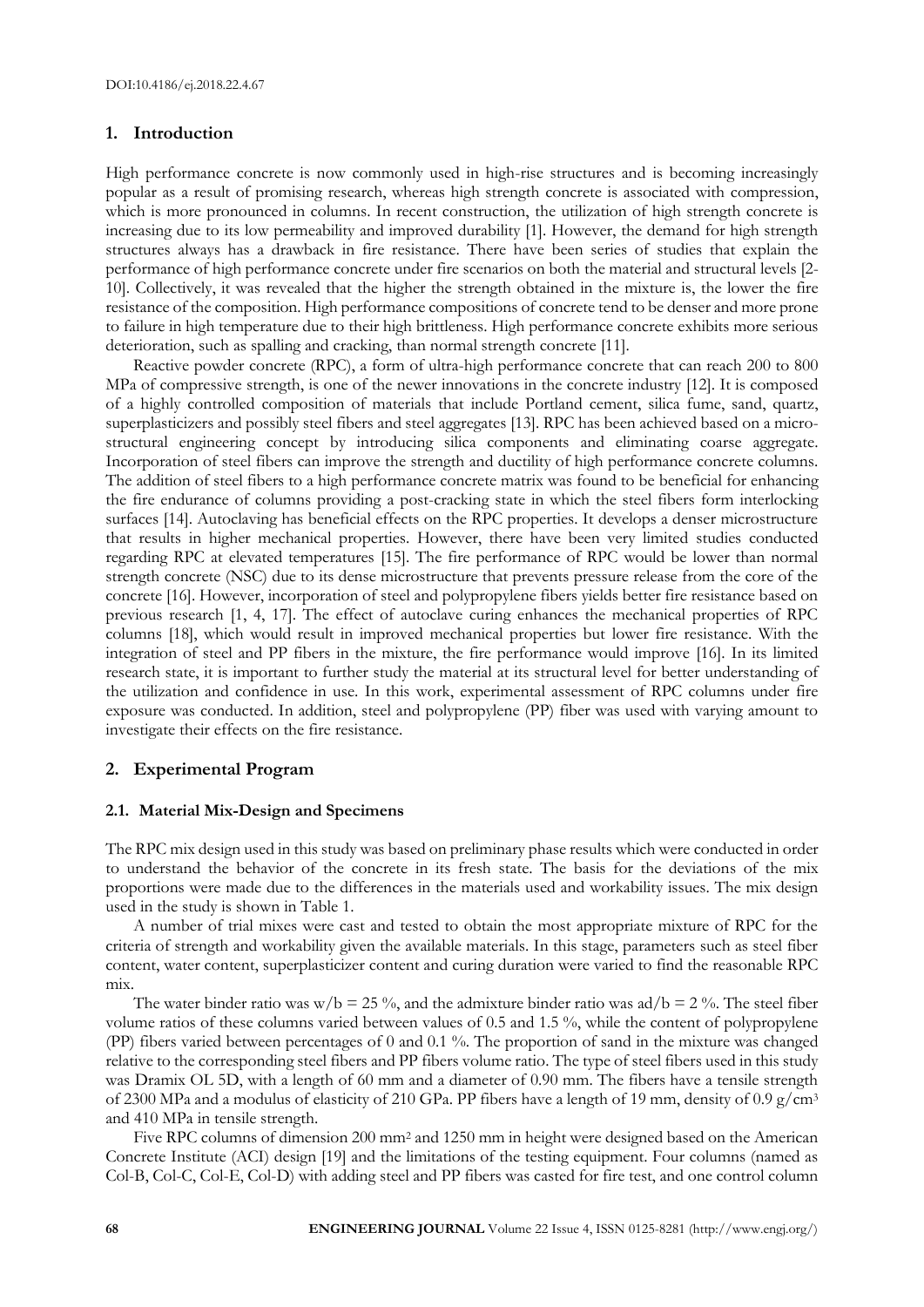(Col-A) without applying fire was used to compare the load-deformation of with and without fire loading specimens. The columns comprised 4-12 mm diameter main longitudinal bars and 9 mm diameter steel ties; steel reinforcement was a constant parameter in this study. The details of the specimens and the arrangement of steel reinforcement are shown in Fig. 1. The details of properties and fiber content of all columns are presented in Table 2.

| Table 1. RPC mix design ratio by weight of cement. |  |  |  |
|----------------------------------------------------|--|--|--|
|                                                    |  |  |  |

| Compositions     | <b>RPC 200</b>                              |
|------------------|---------------------------------------------|
| Portland Cement  |                                             |
| Silica fume      | 0.25                                        |
| Sand             | 1.1                                         |
| Superplasticizer | 0.02                                        |
| Steel fiber      | Varying fiber content by volume of concrete |
| PP fiber (COL-E) | 0.01                                        |
| Water            | 0 25                                        |



Fig. 1. Column dimension.

To obtain the material properties of RPC, such as the compressive strength and modulus of elasticity, each particular mixture proportion of the columns had a representative cylindrical specimen to test its material properties after 28 days in the curing process. The cylinders had dimensions of 150 mm in diameter and 300 mm in height. The compressive and splitting tensile test was based on the ASTM C39 [20] and ASTM C 496 [21] standard test methods, respectively. The other nineteen (19) specimens were exposed to fire for 120 minutes to evaluate the effects of fire as preliminary investigation. Due to the intense fire, all specimens spalled off (shown in Fig. 2). This resulted in the range of fire exposure used during the fire test of the column specimens in the final phase to be 30 to 60 minutes.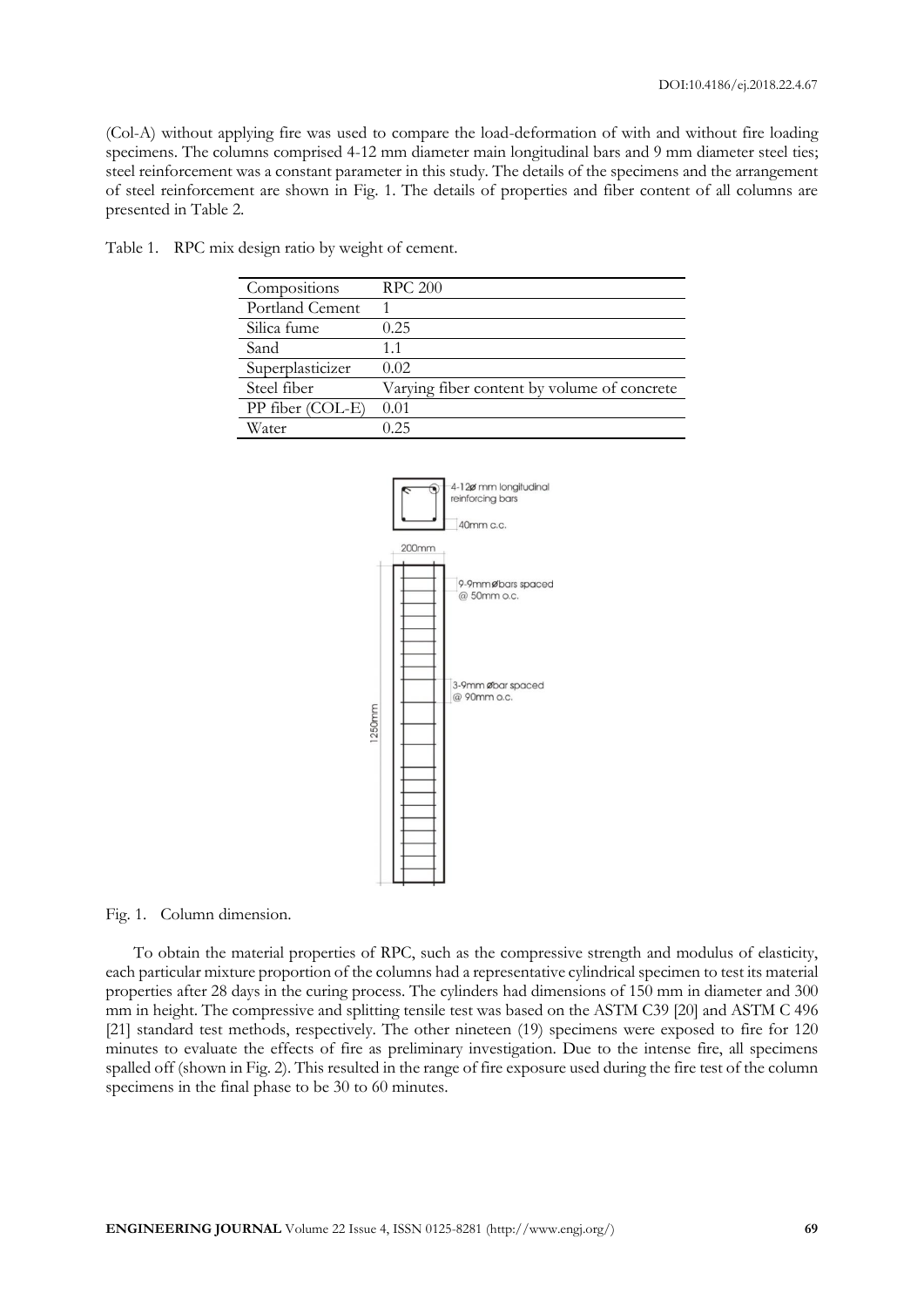

Fig. 2. RPC cylinders (a) before fire exposure (b) after fire exposure of 120 minutes.

The modulus of elasticity can be calculated by Eq. (1), (2), and (3) reported by Ma, et al. [22], ACI 363R [15], and Graybeal [23], respectively.

$$
E = 19000 \sqrt[3]{\frac{f_c'}{10}}
$$
 (1)

$$
E = 3320\sqrt{f_c} + 6900\tag{2}
$$

$$
E = 3840 \sqrt{f_e} \tag{3}
$$

In this study, the stress-strain curves obtained from the cylinder tests are used to determine the chord modulus of the elasticity of the RPC columns. The compressive strength was obtained from the test following ASTM C39 while the modulus of elasticity  $(E)$  and poisson's ratio  $(\mu)$  were obtained from ASTM C469 standard as the following formula. Table 2 summarizes the specifications that were integrated in each respective RPC column.

$$
E_c = (S_2 - S_1) / \epsilon_{12} - 0.00005
$$

where  $S_1$  is stress at longitudinal strain value of 0.00005,  $S_2$  is stress at 40% of the ultimate load, and  $\varepsilon_{12}$  is longitudinal strain at S<sub>2</sub>.

Table 2. Specifications of the test columns.

| <b>Specimen</b> | Compressive<br>strength | Modulus of Steel fibers PP fibers<br>elasticity | volume           | volume        | Fire<br>Duration |
|-----------------|-------------------------|-------------------------------------------------|------------------|---------------|------------------|
|                 | $f_c$                   |                                                 | $V_s$            | $V_{\it pp}$  | (minutes)        |
|                 | (MPa)                   | (MPa)                                           | $\frac{1}{2}$    | $\frac{1}{2}$ |                  |
| COL-A           | 116                     | 32.9                                            | $\left( \right)$ |               |                  |
| COL-B           | 118                     | 34.2                                            | 0.5              |               | 30               |
| COL-C           | 121                     | 34.9                                            | 1.5              |               | 60               |
| COL-D           | 112                     | 35.1                                            | 1.5              |               | 30               |
| <b>COL-E</b>    | 104                     | 38.5                                            | 15               |               | 30               |

#### **2.2. Mixing and Casting Procedure**

To achieve good performance of RPC, the mixing and casting process must follow a certain procedure. In this research, the mixing and casting procedures were based on the mixing protocol derived from the research of Lee and Crisholm [24], and the casting procedure for all of the specimens was observed. During concrete mixing, the time was measured and noted for later studies. The times for concrete mixing used in this study were under normal laboratory conditions at room temperature, as listed in Table 3 below.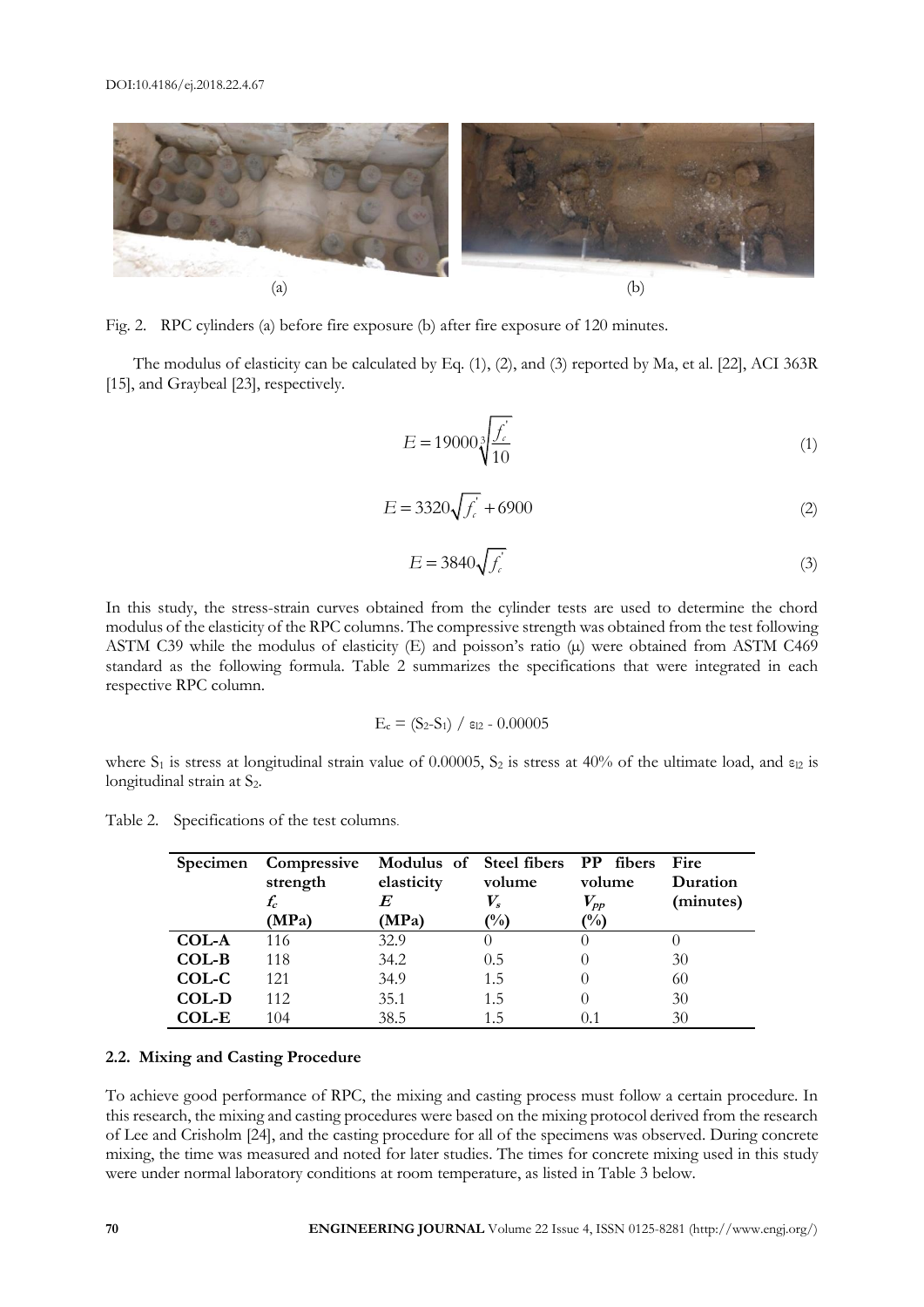| Table 3. | Time procedure for mixing RPC. |  |  |
|----------|--------------------------------|--|--|
|          |                                |  |  |

| Mixing Protocol                             | Elapsed time in minutes |
|---------------------------------------------|-------------------------|
| Lightly grind sand to break-up agglomerates |                         |
| Add all dry cement and silica fume          |                         |
| Start mixing                                |                         |
| Add water and super-plasticizer             | 15                      |
| Add fiber components                        | 20                      |
| Stop mixing and cast test specimens         | 25                      |

It should be noted that the PP fibers integrated in the mixture of COL-E was not part of the preliminary investigation and was added to evaluate its effects on the RPC after fire. It was saturated with water for 24 hours prior to casting the RPC.

After 1 day of casting, the specimens were removed from the molds and then autoclaved. Autoclaved curing of RPC has been investigated to achieve better mechanical properties of the RPC mixtures (as shown in Fig. 3). From the previous research, RPC curing has significantly improved properties of high performance concretes [18, 24, 25]. Temperature and pressure increases the chemical reaction of the C-S-H gel in the mixture, thus improving the material properties of RPC. Autoclaving changes the microstructure of the concrete. Hydration of cement will be faster and will result to higher compressive strength in a shorter time. In this study, the autoclave was run for 4 hours with a maximum pressure of 4 bar and temperature of 140 °C.



Fig. 3. RPC in autoclave.

#### **2.3. Fire Furnace Test Setup**

A pilot test of specimens with steel fiber content of 1.5 % in volume was done for 60 minutes in order to assess the damage. The remainder of the columns to be fired was assessed up to 30 minutes under the ASTM fire curve due to the severe results on the pilot test. The furnace has an internal dimension of  $1.8 \times 0.9 \times 2.6$ m<sup>3</sup> . Six gas burners were integrated within the furnace associated with a loading frame, which was installed on top for load simulation in fire. However, the columns were not loaded sue to limitation of loading equipment. The column was positioned vertically with a bottom hinge support of the furnace and a cover top support enclosed with a cover slab as shown in Fig. 4. The end supports, surface of the furnace and the cover slab were properly insulated with ceramic fiber to protect against fire.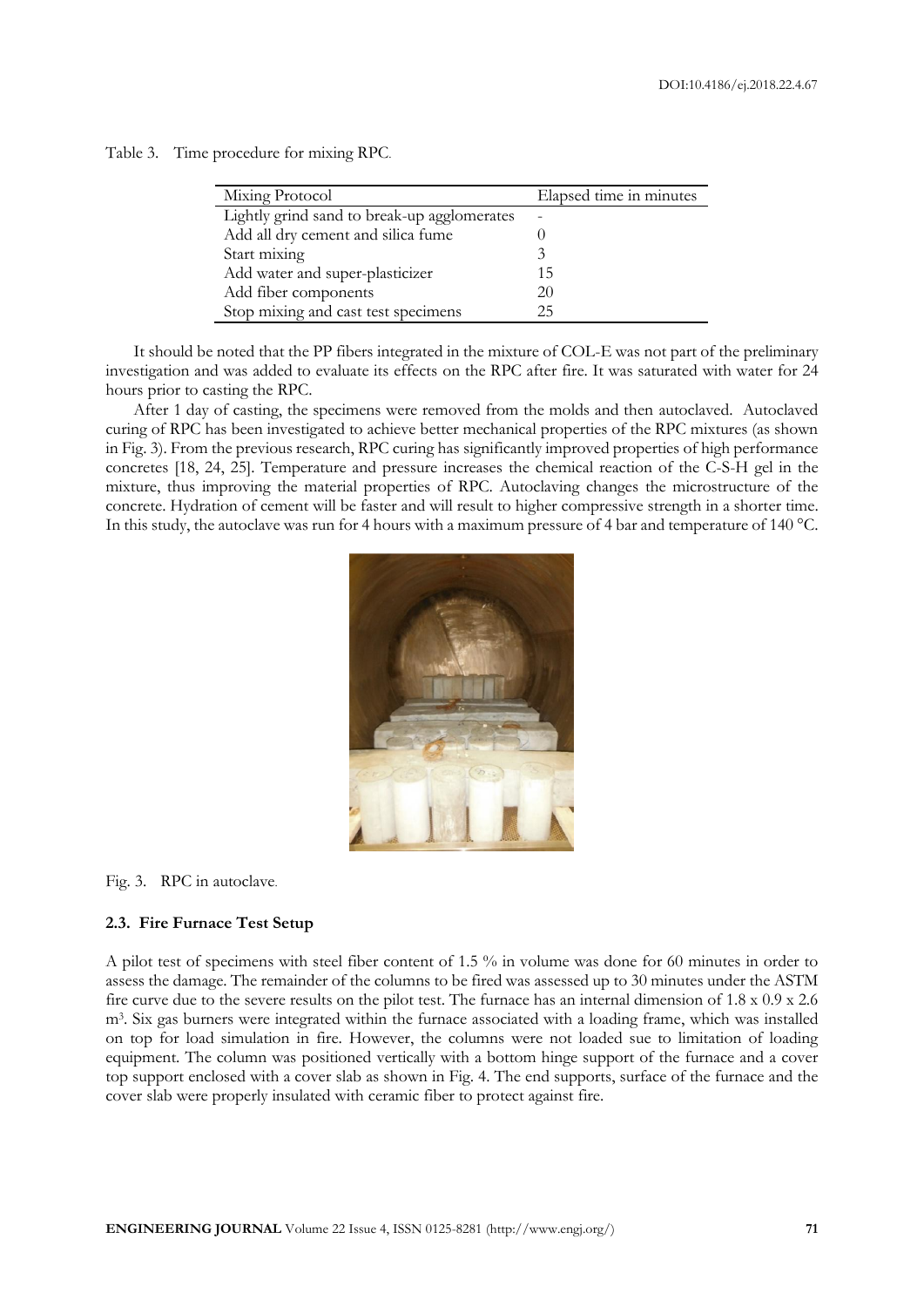

Fig. 4. Furnace specifications.

## **2.4. Temperature Control**

The ASTM E119 standard fire curve was used to evaluate the fire-resistance performance of the RPC columns. Specimen COL-C was the pilot test and was heated for 60 minutes in the fire, and the rest of the columns were heated for 30 minutes. Figure 5 shows the average oven fire curves of the tests.



Fig. 5. Fire curve**.**

From this figure, it is clear that fire generation during the actual test deviates initially with a rise in temperature until reaching the range of 500 °C to 600 °C. Differences can also be observed between the span of time from 4 to 11 minutes, and a more consistent trend is apparent thereafter. All of the columns had similar trends of temperature changes according to the duration of the fire.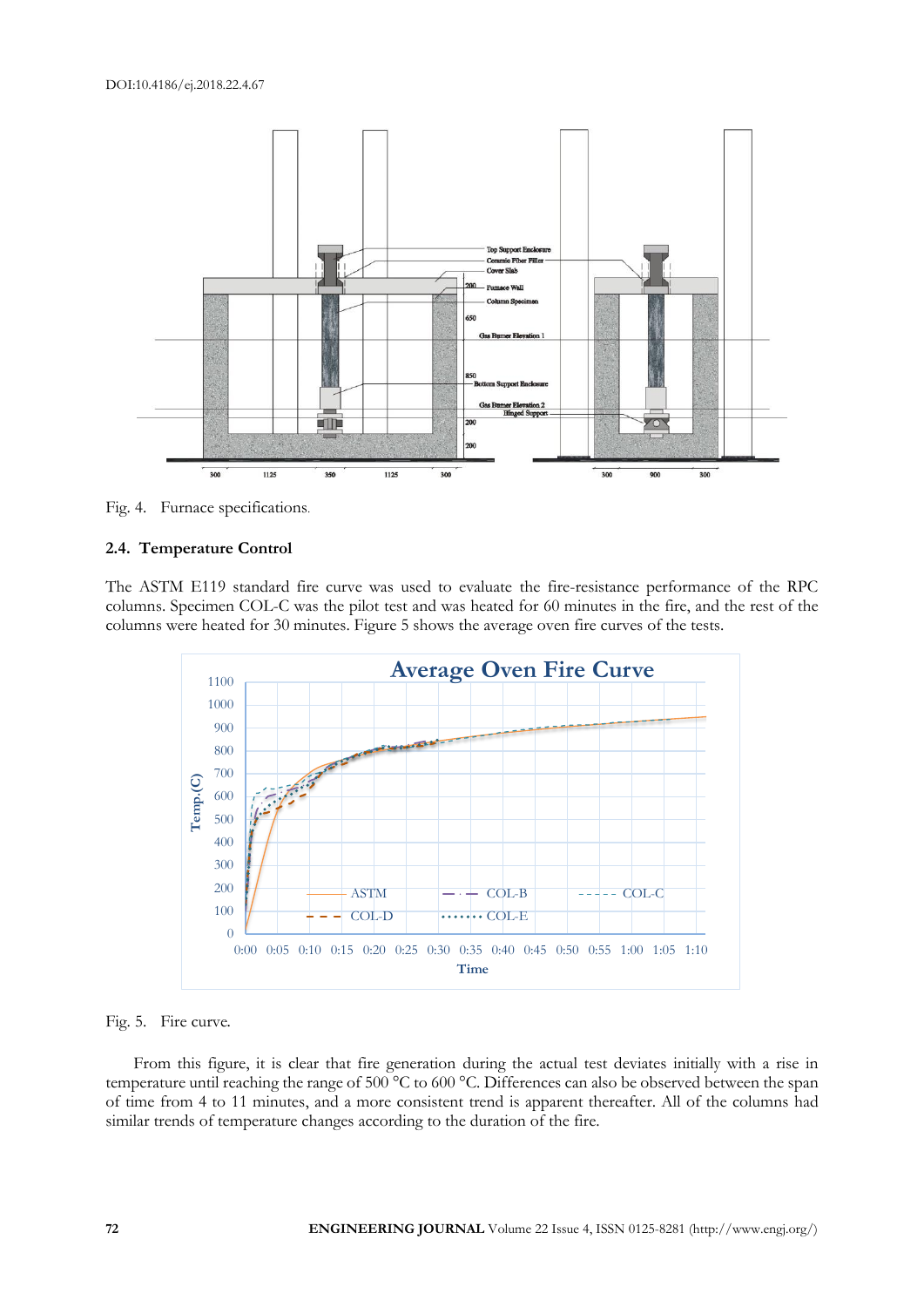#### **2.5. Spalling Depth Investigation**

After exposure to fire, spalling depths were observed in the surface of the columns. Spalling depths were measured on each face of the column at five different sections to visualize the damage brought on by fire. Crack propagation and color deviations were also observed during the physical characteristic investigation of each fired RPC columns. Cracks were measured by a thin acrylic sheet that contained respective width measurements. Color deviation was analyzed based on Fig. 6 for visual evaluation.



Fig. 6. Measurement of spalling depth.

#### **2.6. Columns Test for Residual Capacity**

To obtain the relationship of residual strength of RPC columns after fire, column specimens underwent axial tests. Each specimen was assessed and analyzed by the induced load, axial deformation and failure mode. As seen in Fig. 7, the load cell was positioned directly below the specimen with the LVDT measuring the deformation in the lower left corner of the bottom plate. The bottom plate of the testing equipment moves up as the applied force is resisted by the top support.



Fig. 7. Test setup of Specimen COL-B.

Strength test evaluated the performance of the RPC column based on stiffness and failure mode characteristics. Load-deflection curves of each column were determined from the actual tests. Estimates of the modulus of elasticity based on previous literature were also considered. Steel fiber volume fraction differences and polypropylene fiber inclusion were evaluated with regards to reduced concrete area due to spalling.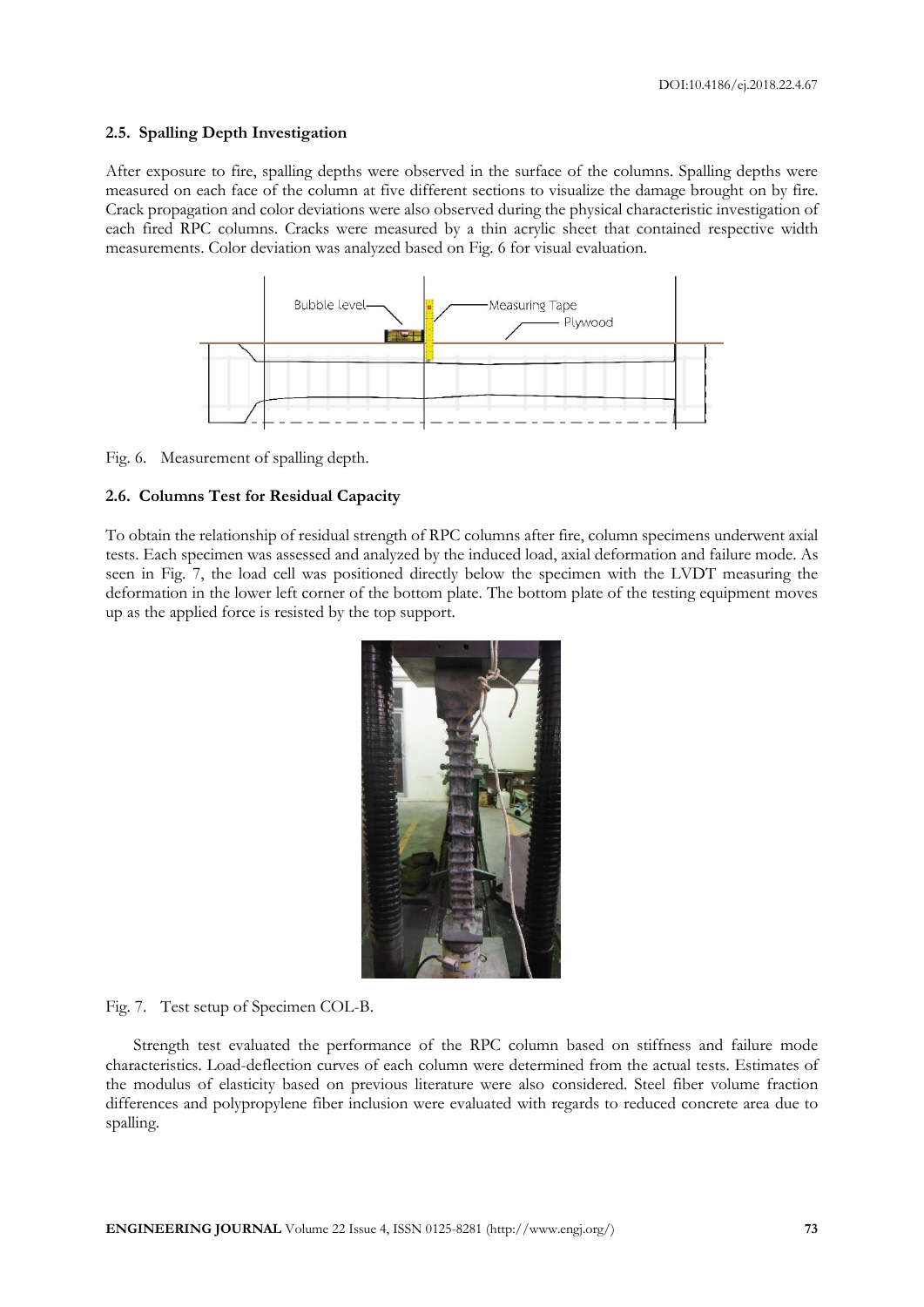## **3. Results and Discussions**

### **3.1. Spalling Depth Analysis**

At the conclusion of the fire test of RPC columns, severe spalling was observed for all columns. This a phenomenon is a concern in all fire-related studies. Spalling depths at 5 different sections along the length of each fired columns were analyzed to understand the spalling behavior of fire-damaged RPC columns. Sections were chosen in accordance to the position of the column in the furnace considering unfired depths on each end of the column due to support conditions.

Figure 8 shows the locations of the observed spalling depths. The designated face number and section depths that are necessary for the presentation of spalling depths are labeled in the figure. The measured spalling depth is the perpendicular distance from the surface of the original unfired column to the farthest spalling depth. The larger the value is, the deeper the spalling of concrete that was observed. It was observed that most values are greater than 40 mm, which is the depth of the concrete cover. This indicates that the spalling phenomenon exposed the main reinforcing bars of the column, which reflects the poor performance of RPC in fire. In addition, severe spalling depths were observed in sections 4 and 5, where a burner was in close contact with the sections. In this case, two parts of the columns are presented. The first part is the upper portion of the column under sections 1 to 3, and the second part is the lower portion, which involves sections 4 and 5. It should be noted that specimen COL-C was exposed to fire for 60 minutes, while the rest of the column specimens were exposed to fire for 30 minutes. Table 4 summarizes the spalling depths measured on the RPC column specimens after fire.



Fig. 8. Locations of spalling depth observation.

Specimen COL-B was observed to have the worst scenario of spalling compared to specimens COL-D and COL-E with the same fire exposure. A difference of 0 to 20 mm in the spalling depth was observed in each face compared to the other specimens. This difference can be attributed to a section loss of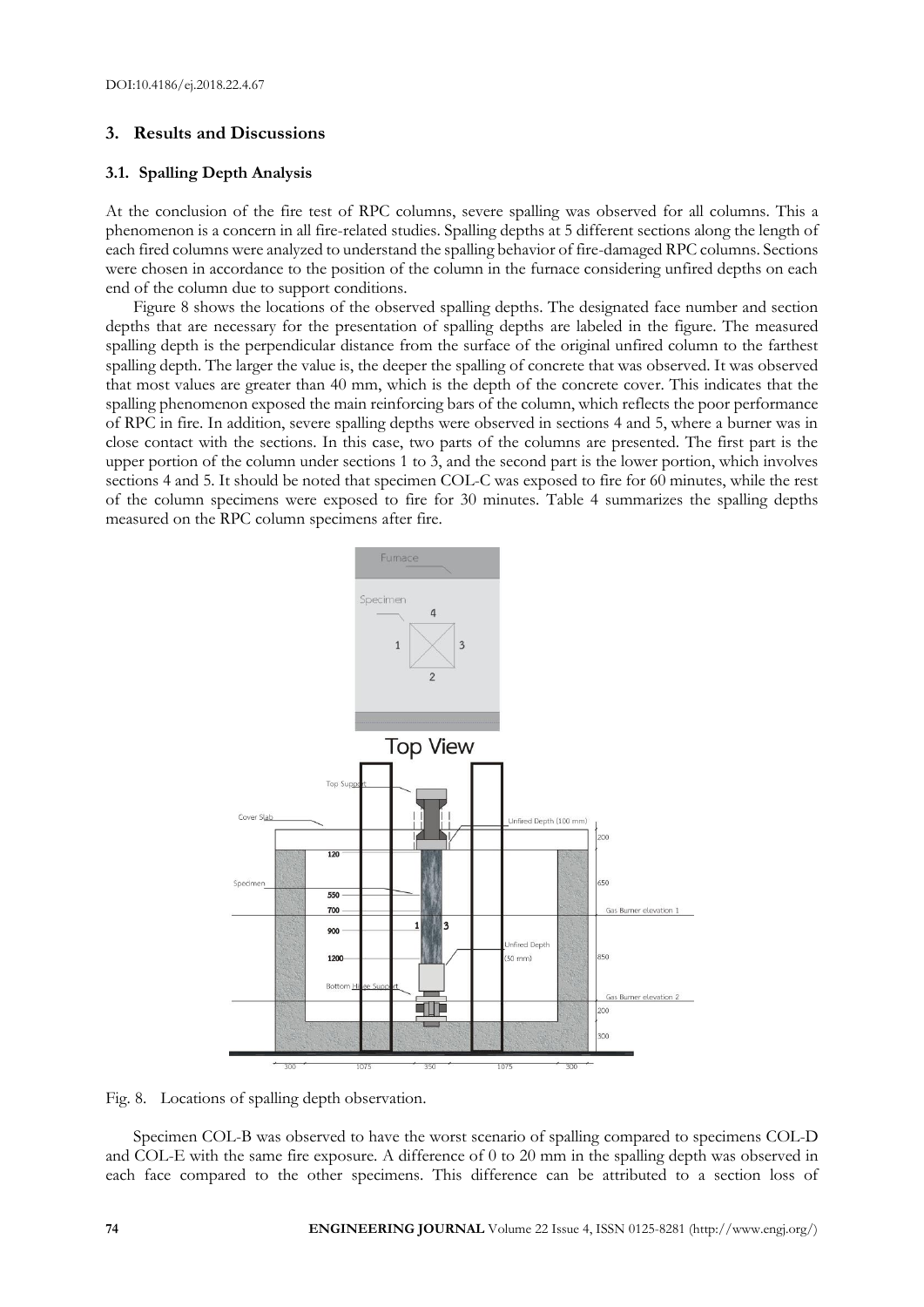approximately 50 %. Spalling depth is more pronounced throughout the height of the specimen. This can be attributed to fewer fibers in the matrix. The mixture with less fibers tend to experience earlier spalling due to less components holding the dense microstructure of the RPC. Early pressure development caused by a large increase in temperature by the furnace has resulted in the worse spalling scenarios in the concrete. The early preheating stage trapped the free water that was not eliminated in the concrete and thus increased the pressure. Comparing the fire generation to the fire curve, COL-B also had an early acceleration of heat compared to the specimen D and E. Faster acceleration of heat can be attributed to this phenomenon. Figures 9 and 10 show the spalling depth of columns COL-B, COL-D and COL-E at each section and the spalling depth of the sections of each column, respectively. An uneven distribution of fire along the height of the column was shown. As can be observed in the figures and Table 4, the spalling in COL-E was less pronounced in comparison to COL-B and COL-D, which was true for all faces.

|                |                         | Specimen Name |                      |       |         |  |
|----------------|-------------------------|---------------|----------------------|-------|---------|--|
| <b>SECTION</b> | FACE                    | COL-B         | COL-C                | COL-D | $COL-E$ |  |
|                |                         |               | Spalling Depths (mm) |       |         |  |
|                | 1                       | 45            | 42                   | 50    | 45      |  |
|                | $\overline{c}$          | 52            | 38                   | 40    | 45      |  |
| $1 = 120$ mm   | $\overline{\mathbf{3}}$ | 52            | 56                   | 45    | 45      |  |
|                | $\overline{4}$          | 42            | 70                   | 40    | 30      |  |
|                | $\mathbf{1}$            | 63            | 43                   | 50    | 60      |  |
|                | $\overline{c}$          | 57            | 82                   | 65    | 35      |  |
| $2 = 550$ mm   | $\overline{3}$          | 66            | 92                   | 55    | 50      |  |
|                | $\overline{4}$          | 57            | 75                   | 50    | 40      |  |
|                | 1                       | 52            | 65                   | 50    | 70      |  |
|                | $\overline{c}$          | 64            | 95                   | 50    | 55      |  |
| $3 = 700$ mm   | $\overline{\mathbf{3}}$ | 72            | 90                   | 70    | 55      |  |
|                | $\overline{4}$          | 63            | 85                   | 60    | 60      |  |
|                | $\mathbf{1}$            | 64            | 57                   | 70    | 100     |  |
|                | $\overline{c}$          | 58            | 50                   | 70    | 100     |  |
| $4 = 900$ mm   | $\overline{\mathbf{3}}$ | 70            | 65                   | 45    | 100     |  |
|                | $\overline{4}$          | 76            | 60                   | 60    | 100     |  |
|                | 1                       | 65            | 45                   | 40    | 100     |  |
|                | $\overline{2}$          | 64            | 45                   | 75    | 100     |  |
| $5 = 1200$ mm  | $\overline{3}$          | 68            | 65                   | 75    | 100     |  |
|                | $\overline{4}$          | 78            | 70                   | 40    | 100     |  |

Table 4. Column spalling depth per section.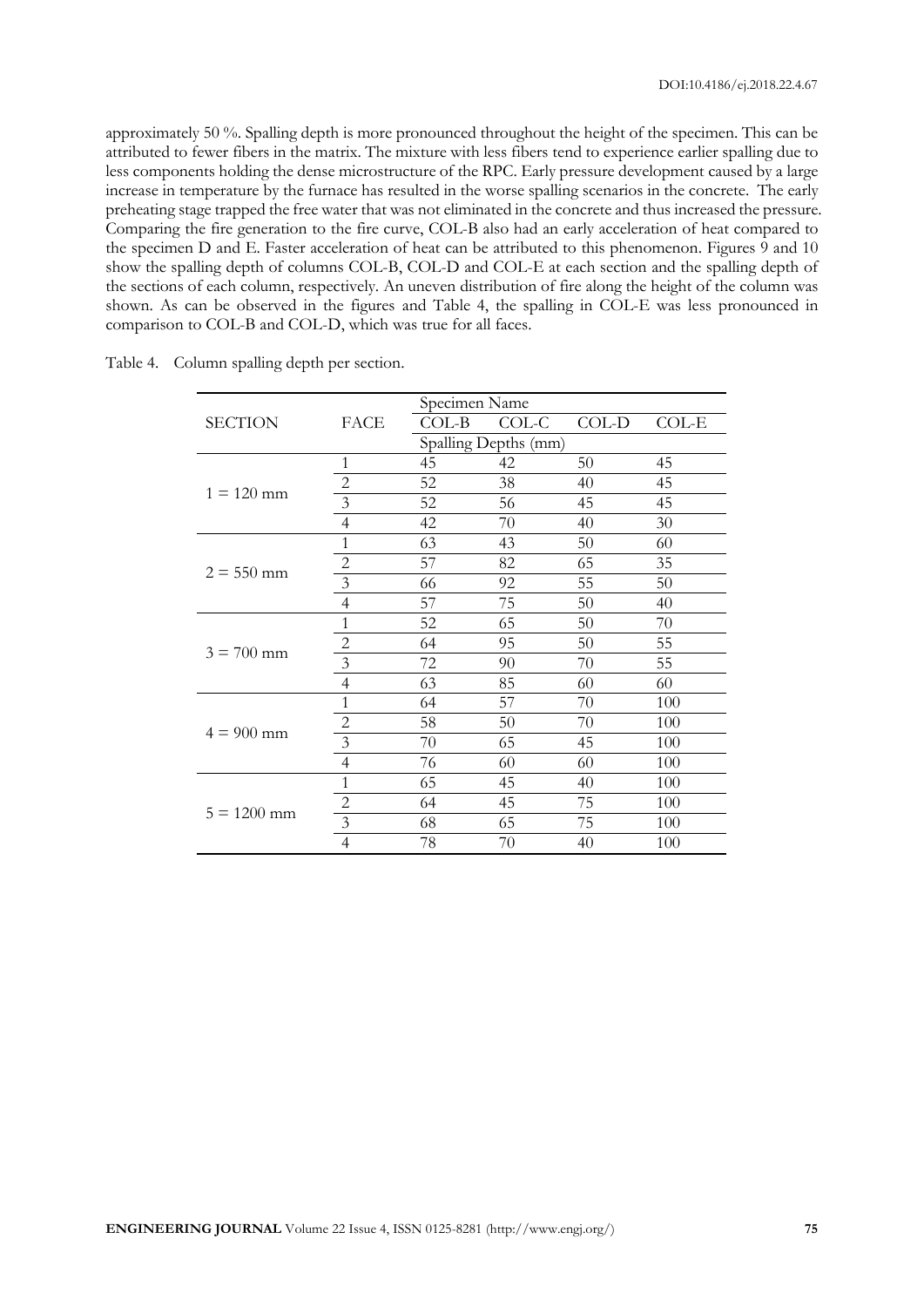

Fig. 9. Spalling depth of columns COL-B, COL-D and COL-E at different sections in face 4.



Fig. 10. Spalling depth of different sections of columns in face 4.

Specimen COL-D and COL-E both had a steel fiber content of 1.5 %. COL-E was introduced with 0.1 % polypropylene fibers to evaluate the benefit of PP fibers to the RPC. Based on previous research, PP fibers improve the fire resisting performance of concrete and limit the effect of spalling. This is due to the melting characteristics of PP fibers at 170 °C that builds interconnected capillary networks and helps release the internal pressure in concrete caused by high temperature in the presence of fire [26, 27]. In the upper portion of the two columns, sections 1-3, the advantage of PP-fiber infused specimen was observed. Difference of 0 to 15 mm spalling depth was obtained from measurements. Fire generation during the test was similar. This difference can be attributed to the inclusion of PP fibers in the matrix. In the upper sections, concrete cover in specimen COL-D had greater exposure than COL-E.

COL-C experienced the worst case after fire in terms of spalling depths, texture and color difference, which is evidently caused by the longer duration of fire exposure. It should be noted that COL-C and COL-D have the same mix design. Comparing the two specimens with their difference in fire exposure, spalling depth differences of 10 to 30 mm were observed, giving the advantage to the latter. This difference equates to a 75 % section loss, which is a very dangerous fire scenario for a building. It has to be noted that in this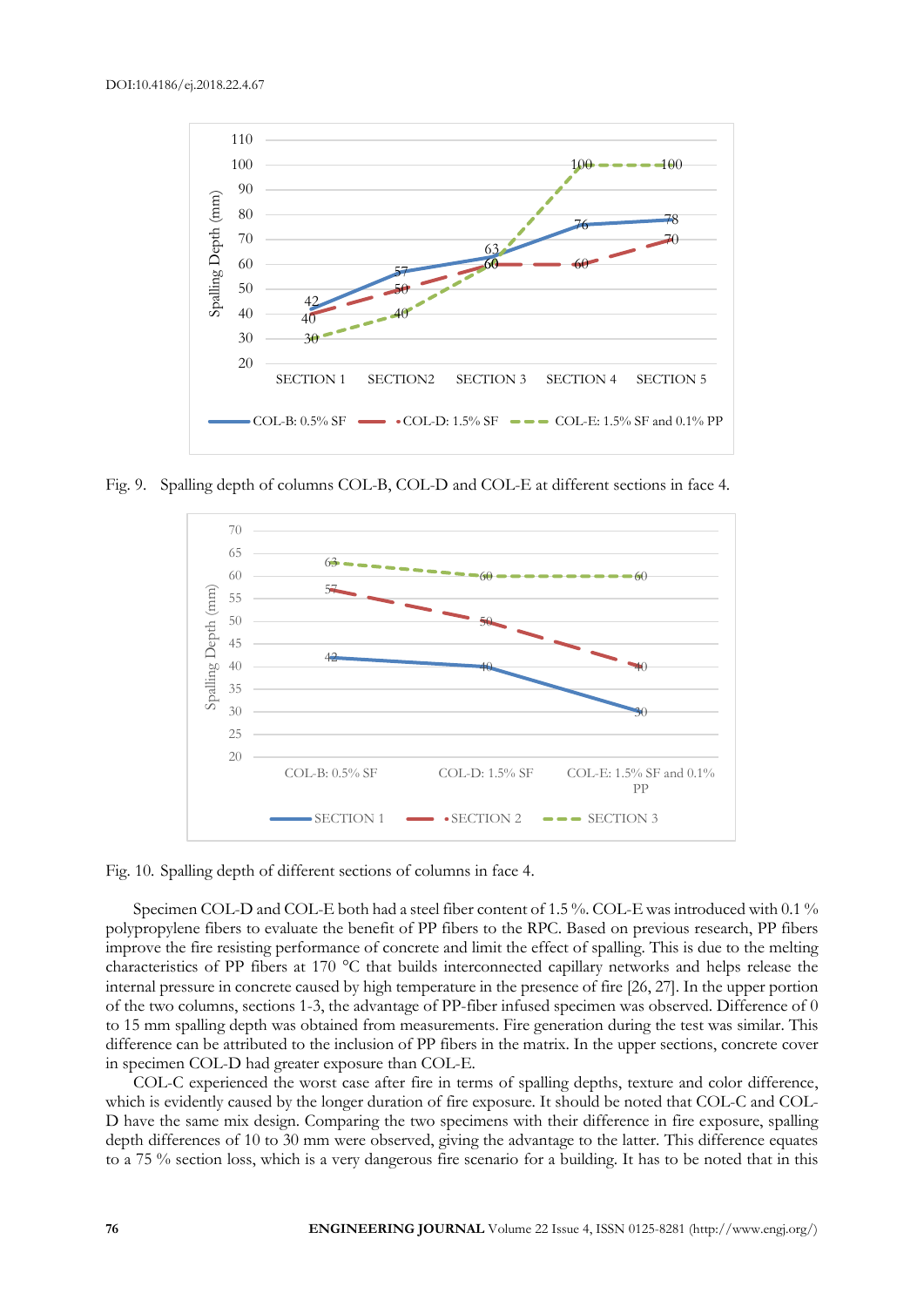experiment scheme, the spalling of all columns reaches to level of the concrete cover depth, therefore, the expansion of steel may affect to the spalling of the concrete.

| <b>SECTION</b>                               | <b>COLUMN</b> |      |       |       |  |
|----------------------------------------------|---------------|------|-------|-------|--|
|                                              | В             |      |       | F.    |  |
|                                              | 10918         | 9384 | 12600 | 13750 |  |
| $\overline{2}$                               | 6106          | 2795 | 8075  | 11250 |  |
| 3                                            | 5548          | 900  | 7200  | 6375  |  |
|                                              | 4356          | 7020 | 5950  | N/A   |  |
| 5                                            | 3886          | 7650 | 7225  | N/A   |  |
| Least Remaining Area<br>$\rm (mm^2)$         | 3886          | 900  | 5950  | 6375  |  |
| Average Remaining<br>Area (mm <sup>2</sup> ) | 6163          | 5550 | 8210  | 10458 |  |

Table 5. Least and average remaining areas.

The smallest remaining area of a column was evaluated to understand the worst case in terms of the performance of the RPC columns exposed to fire. The least area is a measure of how much concrete area can still resist the load after fire exposure. The results were more favorable for columns incorporated with PP fibers and the 1.5 % SF case. It can be observed in Table 5 that there is a slight discrepancy between the results for columns D and E wherein the steel fiber volume fraction is high. The section of the least area is located on the lower sections from 4 to 5 which was a result of the burner exposing the columns in direct fire. The values of the average remaining area will be used in the evaluation of the failure mode in the succeeding chapters. Furthermore, Fig. 11 shows the difference in the remaining area in the upper sections of the columns.



Fig. 11. Remaining area in three sections.

## **3.2. Color and Texture Characteristics**

In recent literature, the color and texture difference of RPC exposed to different temperatures has been analyzed [28]. The aforementioned study ranks the appearance and characteristics of RPC in different ranges of temperature. This study also summarized the characterization of RPC appearance after high temperature tests.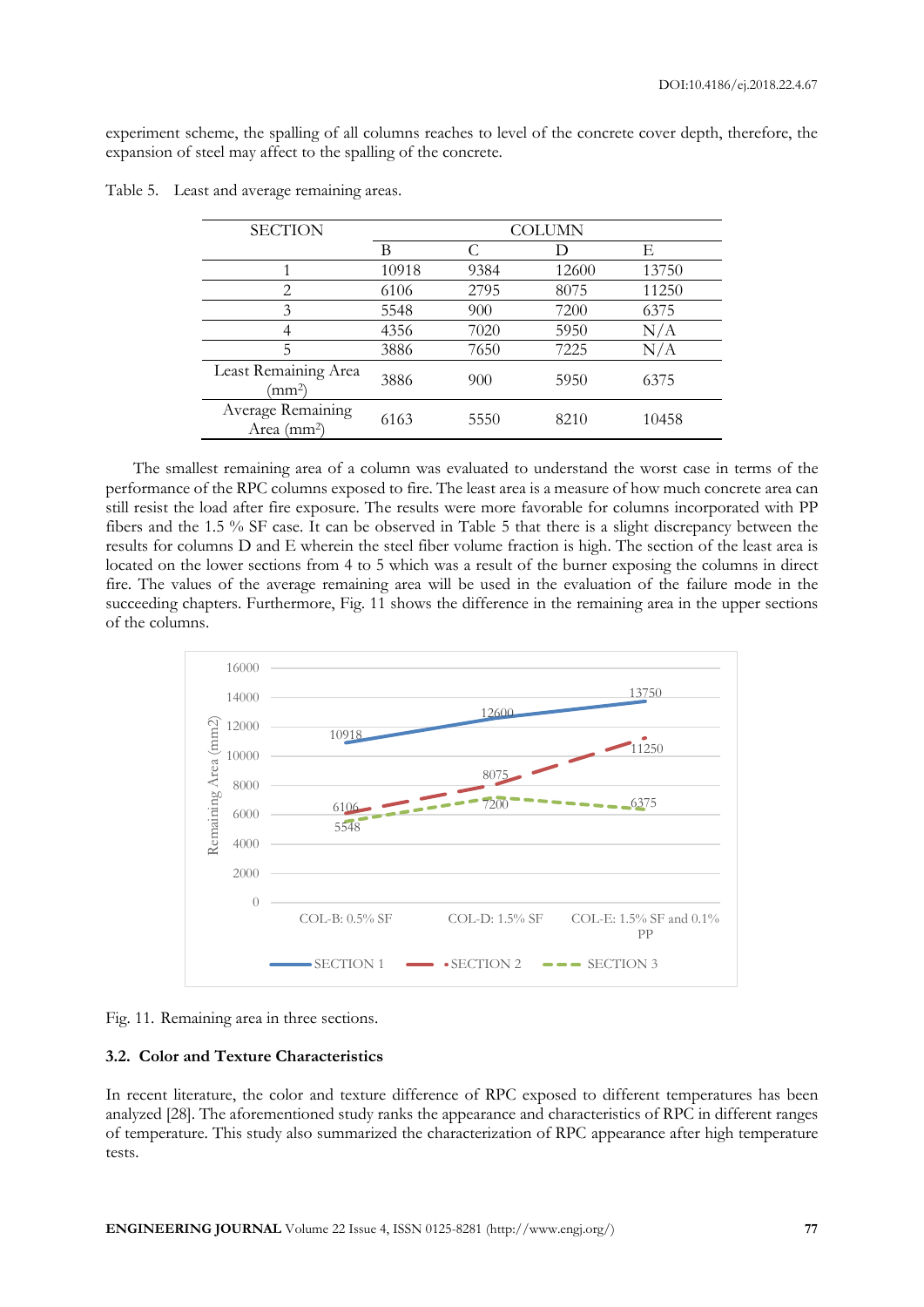



Figure 12 shows the variation in color of the RPC column specimens of COL-B to COL-E positioned from left to right, respectively. It was observed that the change in appearance of the specimens was caused by chemical reactions brought on by increased temperature. It can be noted that following the ASTM E119 fire curve assures that each specimen reached 800 °C. Specimen COL-C underwent 60 minutes of fire exposure and was observed to exhibit the characteristics of brittle, powdered and light brown colored appearance. Time exposure of specimens provides significant difference in color and texture.

Specimens that were exposed to fire for 30 minutes were observed to have a light gray color on the remaining core of the concrete. This means that the fire did not penetrate significantly to cause a chemical reaction in the remaining core concrete. However, changes in color can be seen as the depth of spalling increases. Concrete fragments that remained intact with the steel bars were observed to have a light brown color and a more brittle texture compared to the concrete on the core. This can be attributed to longer fire exposure on the surface concrete as the depth reaches the core. Together with color variation, texture also differs as the spalling depth deepens. The light brown color was observed to have a more brittle, powdery configuration, which is pronounced on the concrete nearer the surface, while gray to normal color of concrete with spalling and cracking phenomena was observed in the remaining core surface. This criterion can be used to estimate the severity of fire that the concrete experienced. This could also be a measure to predict the material properties of the fire exposed concrete based on the equations presented in study of Tai et al [28].

#### **3.3. Mechanism of Fibers**

Steel fiber impacts the post-cracking behavior of fiber reinforced RPC. The interlocking mechanism of fibers is expected to bridge gaps and provide additional resistance compared to non-fibered mixtures. Hooks at the end of the fibers add additional locking resistance in the possibility of fiber pullout. In the fire cases of RPC columns, microcracks have been observed, however, steel fiber functions more in holding the spalling of concrete with its interlocking mechanism.

COL-C specimen that underwent fire for 60 minutes experienced the worst spalling and loss of mass. Steel fibers on the spalled off surface have been observed to have a change of color from gray to dark gray as shown in Fig. 13. The color transformation was due to the heat induced by the steel, thus making the fibers more brittle than ductile. Fiber melting was not observed. Fibers were also bent in the case that spalling of concrete was prevented during fire. As observed in Fig. 13, hook ends were observed to be embedded onto the concrete even after spalling occurs. Crack widths of 0.1 to 0.5 cm were detected to run along the fiber embedment to small honeycombs.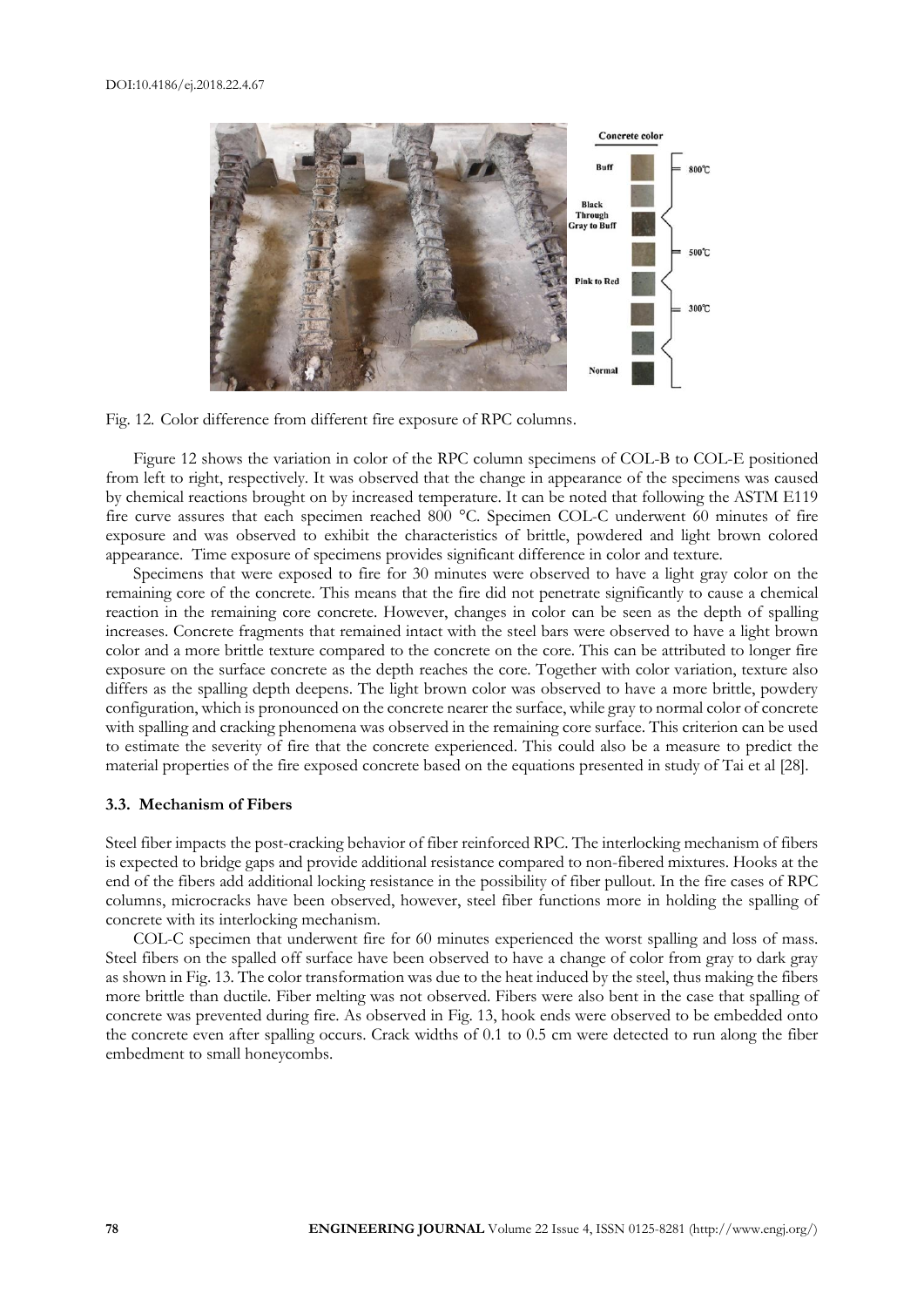#### DOI:10.4186/ej.2018.22.4.67



Fig. 13. COL-C: (a) Color change and bending of fibers; (b) Cracks running along fiber; and (c) Hook ends embedment in spalled-off concrete.

Color change for the steel fibers of specimens COL-B, COL-D and COL-E exposed to 30 minutes were not significant compared to the drastic change of color for COL-C. Microcracks were observed smaller than the ones noted from COL-C. Steel fibers interlocking mechanism that prevents the spalling of concrete and bridging cracks were not prevalent.



Fig. 14. COL-B: Hook end embedment in spalled-off concrete.

The five-bend hooks of the steel fibers exemplify the good bond between fibers and concrete in prevention of spalling. Hooks are tightly locked in the concrete mixture while the concrete expands and spalls off in the region between the hooks. Figure 14 shows the effectiveness of hook bonding in the concrete to prevent spalling. Bends in the steel fibers were also observed as a reaction to the expansion of concrete.

## **3.4. Load-Deformation Behavior**

The material properties, as presented in the previous sections, have shown the differences of each RPC material casted. The modulus of elasticity in different volume fraction of steel fiber have related values wherein it is assumed that behavior of RPC will be the same in the elastic region of the stress strain curve.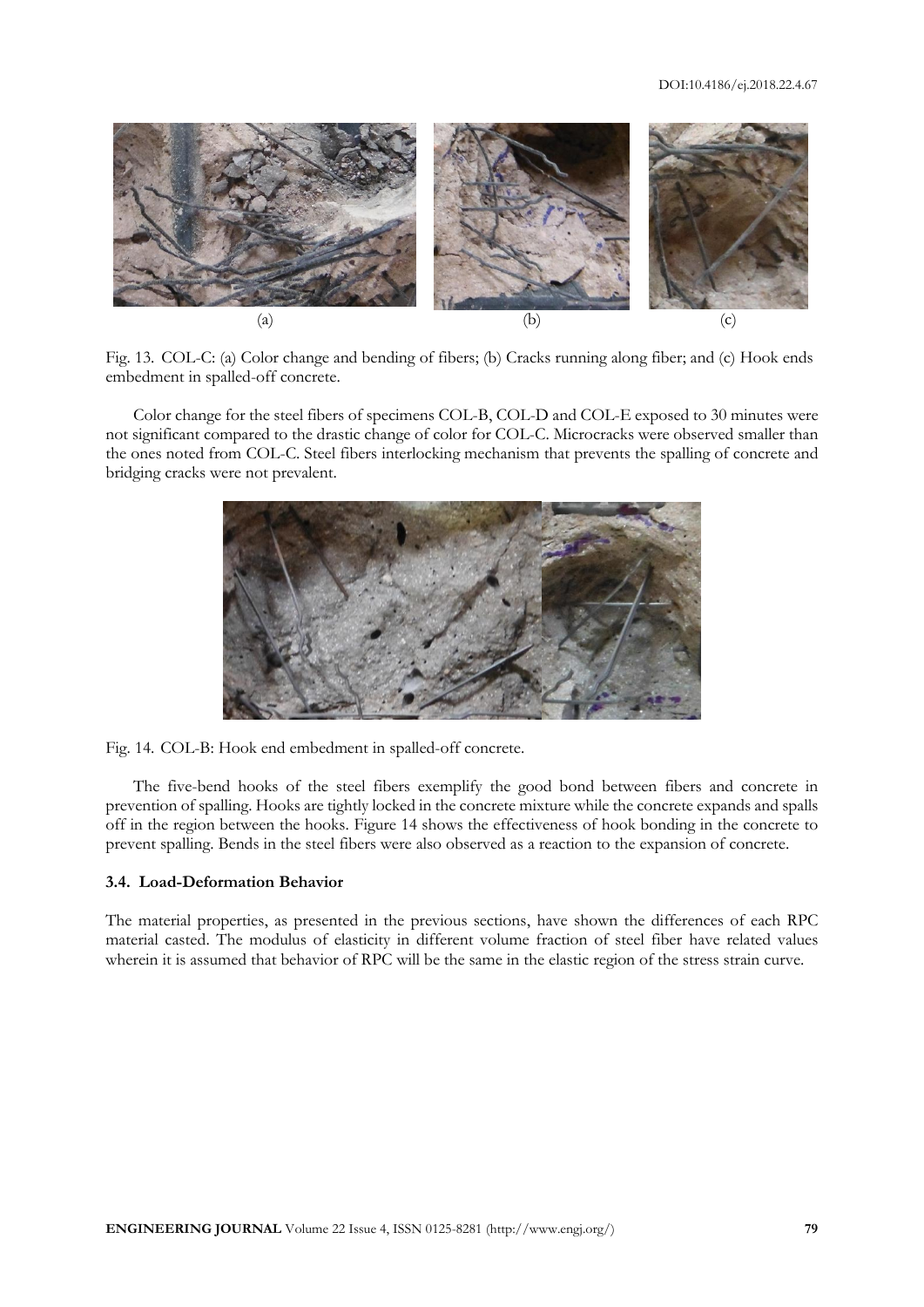

Fig. 15. Load-deformation curves of RPC columns.

It can be observed in Fig. 15 that the ideal slope projection of the unfired column (Col-A) is straight. Due to fire induced phenomenon, the behavior of columns relatively changed with lesser slope that indicates the loss in the modulus of elasticity of the material. The residual strength of columns decreased significantly with the loss of cross-sectional area and shift of failure mode from crushing of concrete to buckling. Based on the prediction from ACI 216.1-1997 with the fire resistance varying from 1 to 4 hours, this result showed that applying fire to 60 minutes without loading, the columns almost lost the capacity of resisting loading.

#### **4. Conclusion**

In the series of fire tests, RPC columns were subjected to fire for 30 to 60 minutes without loading. Specimen COL-C exhibited severe spalling after exposure to fire for 60 minutes, and its color was different from that of the rest of the fired specimens. Its residual strength characteristics were also not obtained due to the loss of core concrete from spalling. This indicates that RPC specimens with the designed dimension fired for 1 hour would not have any chance of survival. Only the steel bars would be able to resist the loading, and buckling failure may occur. The further research should test for different column sizes to better understand size effect of their fire resistance.

The rest of the fired column specimens were exposed to only 30 minutes of fire. The steel fiber amount was observed, and it was concluded that better fire performance is expected with increasing steel fiber volume. Spalling depths decreased for specimens with fewer fibers. The inclusion of polypropylene fibers in the matrix enhances the spalling criteria of the column. The load-deformation relationships of each column were also observed. It was found that the loss of material property in the column was more pronounced with fewer fibers in the matrix. Based on the result from the experiment and also previous research, adding steel fiber with volume fraction up to 2% was proven to increase physical and mechanical implications of the concrete. However, by deeply examining the macrostructure of the spalled surfaces, increasing fiber volume does not necessarily lead to improved RPC fire resistance. It was observed that hook ends were bonded deeply in the concrete; however, spalling still occurred in the area between the hooks. Improvement of the concrete mixture is important for fire resistance. It is recommended that the effect of steel bar expansion on spalling should be investigated in future study.

While ACI 216.1-1997 predicted that the fire resistance varies from 1 to 4 hours, the results showed that after applying fire for 60 minutes combined with applying loading, the columns lost the capacity to resist loading. Therefore, it is necessary to conduct more experiments to increase the reliability of design standards.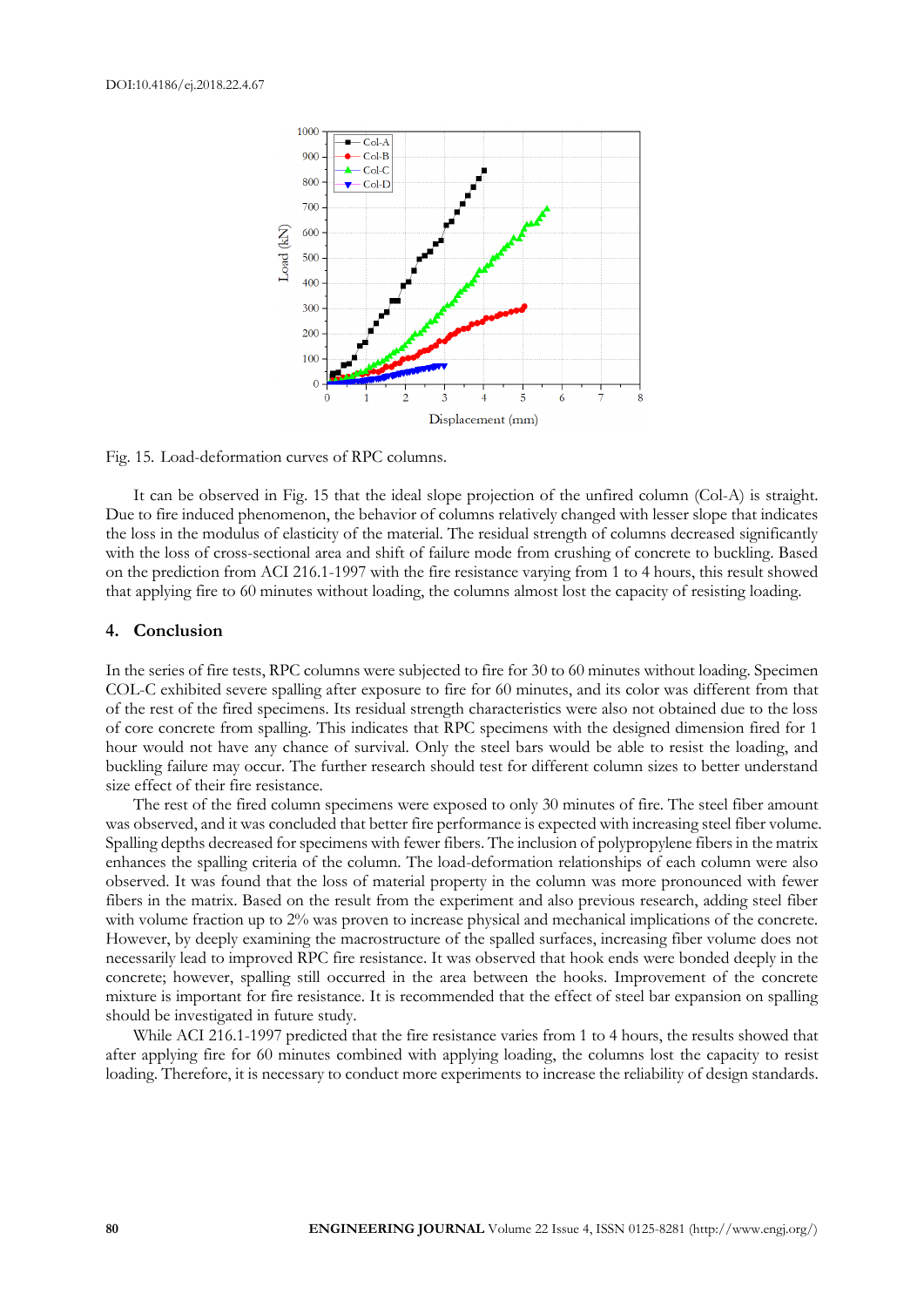#### **Acknowledgements**

The authors would like to acknowledge the support provided by the Concrete and Materials Testing Laboratory, Faculty of Engineering, Chulalongkorn University. This research is supported by Ratchadapisek Somphot Fund for Postdoctoral Fellowship, Chulalongkorn University. Moreover, the authors would like to acknowledge the AUN/SEED-Net program from the Japanese Government through Japan International Cooperation Agency (JICA) that financed scholarship for this research study.

## **References**

- [1] M. R. Bangi and T. Horiguchi, "Pore pressure development in hybrid fibre-reinforced high strength concrete at elevated temperatures," *Cement and Concrete Research*, vol. 41, no. 11, pp. 1150-1156, 2011.
- [2] P. Kalifa, G. Chene, and C. Galle, "High-temperature behaviour of HPC with polypropylene fibres: From spalling to microstructure," *Cement and Concrete Research*, vol. 31, no. 10, pp. 1487-1499, 2001.
- [3] B. Chen and J. Liu, "Residual strength of hybrid-fiber-reinforced high-strength concrete after exposure to high temperatures," *Cement and Concrete Research*, vol. 34, no. 6, pp. 1065-1069, 2004.
- [4] A. Lau and M. Anson, "Effect of high temperatures on high performance steel fibre reinforced concrete," *Cement and Concrete Research*, vol. 36, no. 9, pp. 1698-1707, 2006.
- [5] V. Kodur and N. Raut, "A simplified approach for predicting fire resistance of reinforced concrete columns under biaxial bending," *Engineering Structures*, vol. 41, pp. 428-443, 2012.
- [6] S. Thirumurugan and S. Anandan, "Residual strength characteristics of polymer fibre concrete exposed to elevated temperature," *Engineering Journal*, vol. 19, no. 4, pp. 117-131, 2015.
- [7] S. Tiantongnukul and A. Lenwari, "Thermal analysis for peak temperature distribution in reinforced concrete beams after exposure to ASTM E119 standard fire," *Engineering Journal*, vol. 21, no. 4, pp. 243- 258, 2017.
- [8] T. Pothisiri and C. Kositsornwanee, "Experimental investigation of the fire resistance of thin hollowcore concrete slabs with simple supports," *Engineering Journal*, vol. 19, no. 2, pp. 139-155, 2015.
- [9] T. Pothisiri and C. Soklin, "Effects of mixing sequence of polypropylene fibers on spalling resistance of normal strength concrete," *Engineering Journal*, vol. 18, no. 3, pp. 55-64, 2014.
- [10] T. Daungwilailuk, T. N. Cao, W. Pansuk, and P. Pheinsusom, "Evaluating damaged concrete depth in reinforced concrete structures under different fire exposure times by means of NDT and DT techniques," *Engineering Journal*, vol. 21, no. 7, pp. 233-249, 2017.
- [11] C. Poon, Z. Shui, and L. Lam, "Compressive behavior of fiber reinforced high-performance concrete subjected to elevated temperatures," *Cement and Concrete Research*, vol. 34, no. 12, pp. 2215-2222, 2004.
- [12] G. F. Peng, Y. R. Kang, Y. Z. Huang, X. P. Liu, and Q. Chen, "Experimental research on fire resistance of reactive powder concrete," *Advances in Materials Science and Engineering*, vol. 2012, 2012.
- [13] P. Richard and M. Cheyrezy, "Composition of reactive powder concretes," *Cement and Concrete Research*, vol. 25, no. 7, pp. 1501-1511, 1995.
- [14] V. Kodur, T. Wang, and F. Cheng, "Predicting the fire resistance behaviour of high strength concrete columns," *Cement and Concrete Composites*, vol. 26, no. 2, pp. 141-153, 2004.
- [15] C.-T. Liu and J.-S. Huang, "Fire performance of highly flowable reactive powder concrete," *Construction and Building Materials*, vol. 23, no. 5, pp. 2072-2079, 2009.
- [16] V. K. Kodur, "Fire resistance design guidelines for high strength concrete columns," National Research Council Canada, NRCC-46116, 2003.
- [17] W. Zheng, B. Luo, and Y. Wang, "Compressive and tensile properties of reactive powder concrete with steel fibres at elevated temperatures," *Construction and Building Materials*, vol. 41, pp. 844-851, 2013.
- [18] H. Yazıcı, E. Deniz, and B. Baradan, "The effect of autoclave pressure, temperature and duration time on mechanical properties of reactive powder concrete," *Construction and Building Materials*, vol. 42, pp. 53-63, 2013.
- [19] *Building Code Requirements for Structural Concrete (ACI 318M-08) and Commentary*, American Concrete Institute, 2008.
- [20] *Standard Test Method for Compressive Strength of Cylindrical Concrete Specimens*, ASTM, 39/C 39M-03, American Society of Testing and Materials, 2003.
- [21] *Standard Test Method for Splitting Tensile Strength of Cylindrical Concrete Specimens*, ASTM, 496/C 496M-04, American Society of Testing and Materials, 2004.